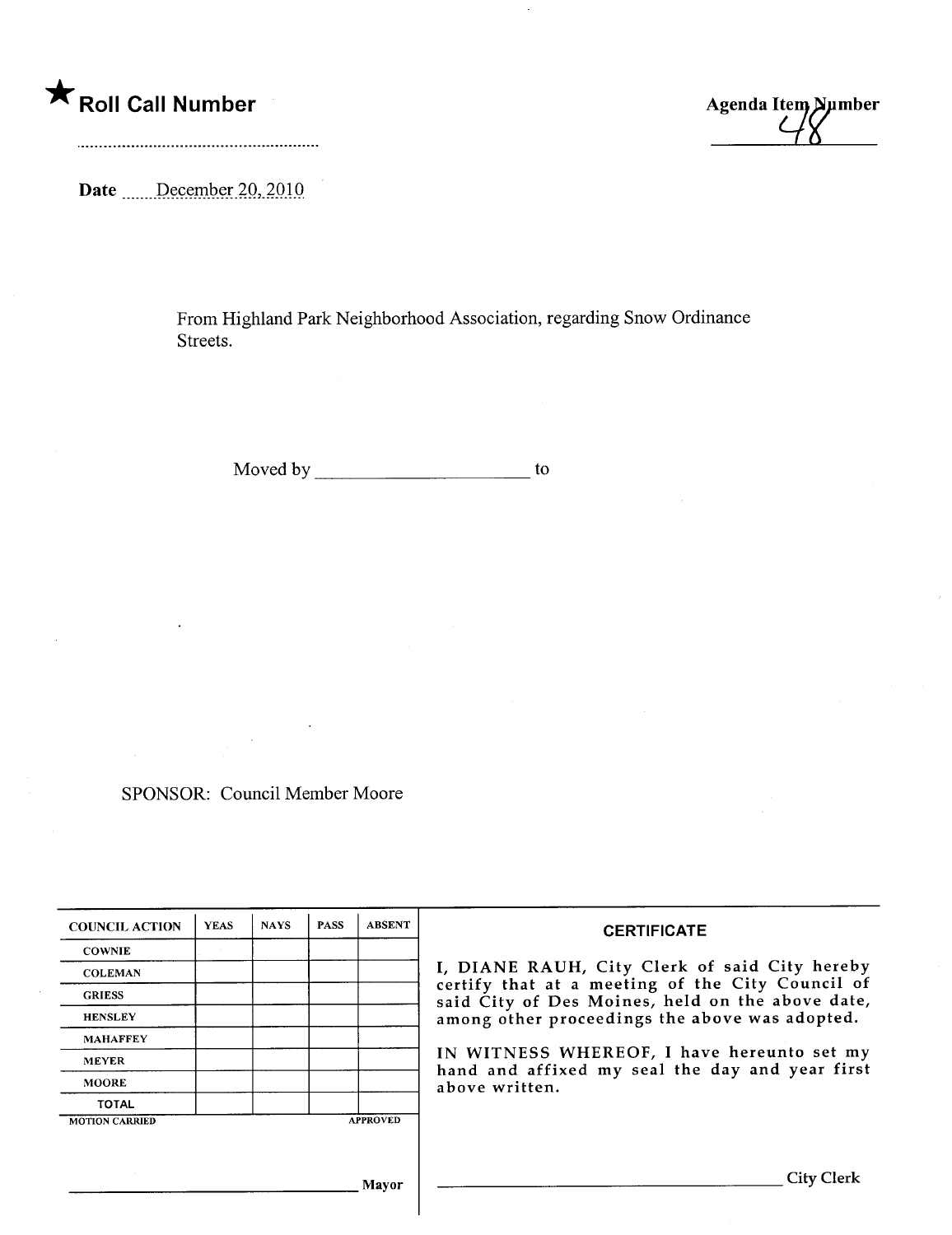## Rauh, Diane i.

From: Sent: To: Subject: Moore, Skip Thursday, December 16, 2010 2:13 PM Rauh, Diane i. FW: Highland Pak Community Action Association / New Snow Ordinance Streets

For Mondays Packet

From: Trudy McCormick [mailto:iamfromia@q.com] Sent: Wednesday, December 15, 2010 11:00 AM To: Moore, Skip; mahaffb@aedairy.com Subject: Highland Pak Community Action Association / New Snow Ordinance Streets

Our board met yesterday evening to discuss the problem some of our neighborhood residents had with the new snow ordinance. HPCA feels this new program is a beneficial program for our neighborhood. In order for this new Snow Ordinance to be successful in all participating neighborhoods, the board of The Highland Park Community Action Association would appreciate the Mayor and City Council making the following allowance, not only for Highland Park residents but for all city residents who find themselves with nowhere to park when Public Works declares an official snow event: "When the declared snow event is in effect people who do not have driveways or have insufficient space in their driveways to accomodate all vehicles, may park their vehicles in their front yards (not on the parking and not blocking city sidewalks) until the snow event has ended.

Thank you for your consideration of this suggestion.

Sincerely,

Trudy McCormick, President of The Highland Park Community Action Association